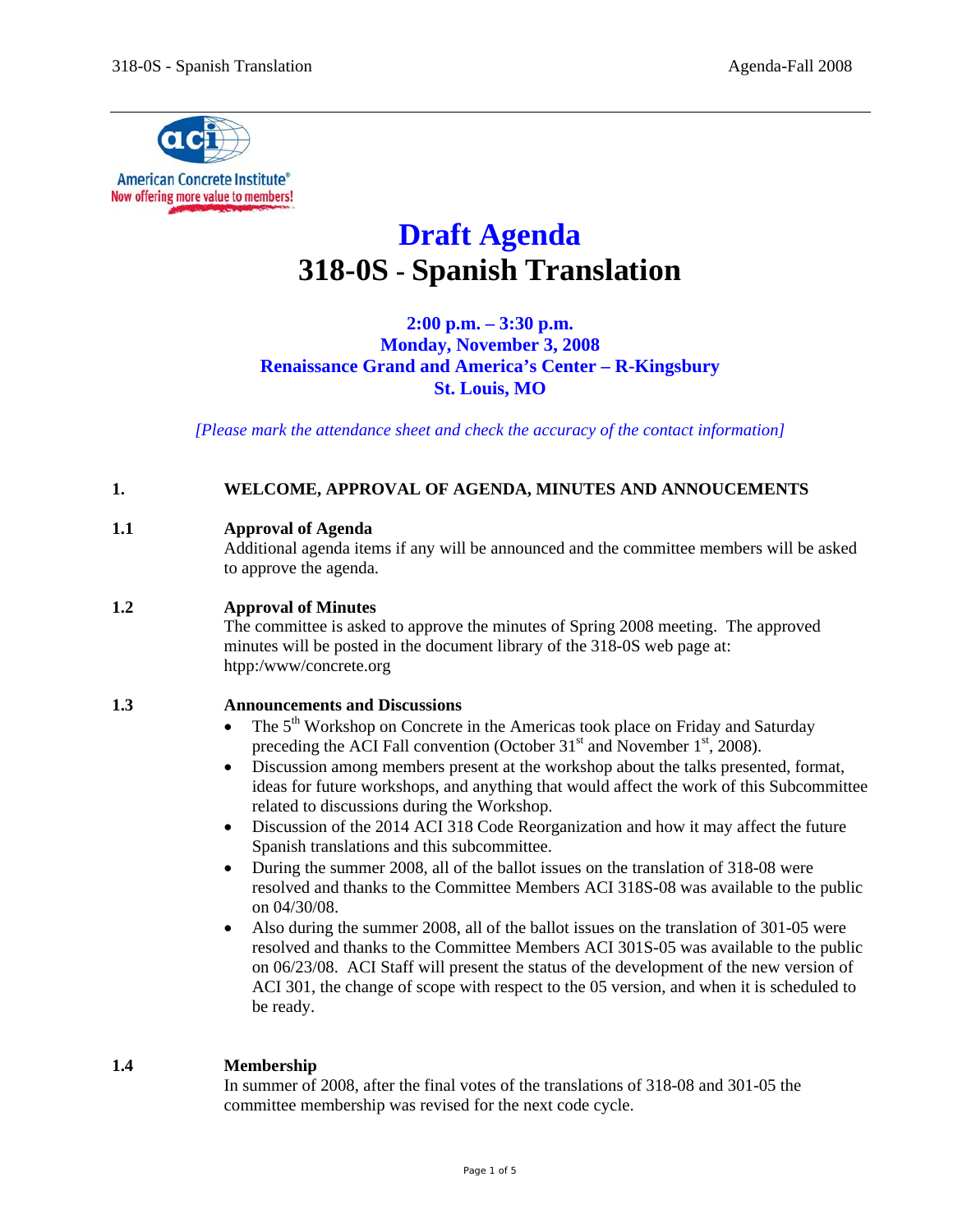New members are: Gustavo Parra-Montesinos (US-Venezuela) Augusto Holmberg (Chile) Daniel Dámazo-Juarez (Mexico) Enrique Pasquel (Peru)

Returning members are: Luis García ( Colombia) Mario Rodríguez (Mexico-Peru) Ramon Carrasquillo (US-Puerto Rico) José Izquierdo-Encarnación ( Puerto Rico) Carlos Ospina (US-Colombia) Guillermo Santana (Costa Rica) Roberto Stark (Mexico) Fernando Yáñez (Chile) César Constantino (US-Panama)

*Exhibit 1.4* is the membership roster.

### **2. STATUS OF SPANISH LANGUAGE TRANSLATION OF 318-05 AND GLOSSARY Background:**

Cesar Constantino agreed to compile the revised glossary in the form of a ballot and forward to Chair Schaeffer for distribution.

**ACTION:** Cesar Constantino to update the committee on the status of the glossary.

## **3. DISCUSSION OF 318-S PRODCUCING AN APPENDIX**

### **Background:**

José (Pepe) Izquierdo-Encarnación has stated that there is a desire to produce Spanish language document "Exceptions to 318 in the Latin American Codes" that will summarize country by country the exceptions to provisions of 318-08.

The following countries are partnering with ACI:

- México,
- Costa Rica,
- Colombia.
- Perú
- Chile.
- Argentina
- Ecuador
- Panama

It is possible that the Appendix could include other countries that use ACI 318 as the basis of their code, but have no agreement for printing ACI318S, *Exhibit 3*.

**ACTION:** The committee will discuss the process of development of an Appendix, possibly in conjunction with committee 318-L.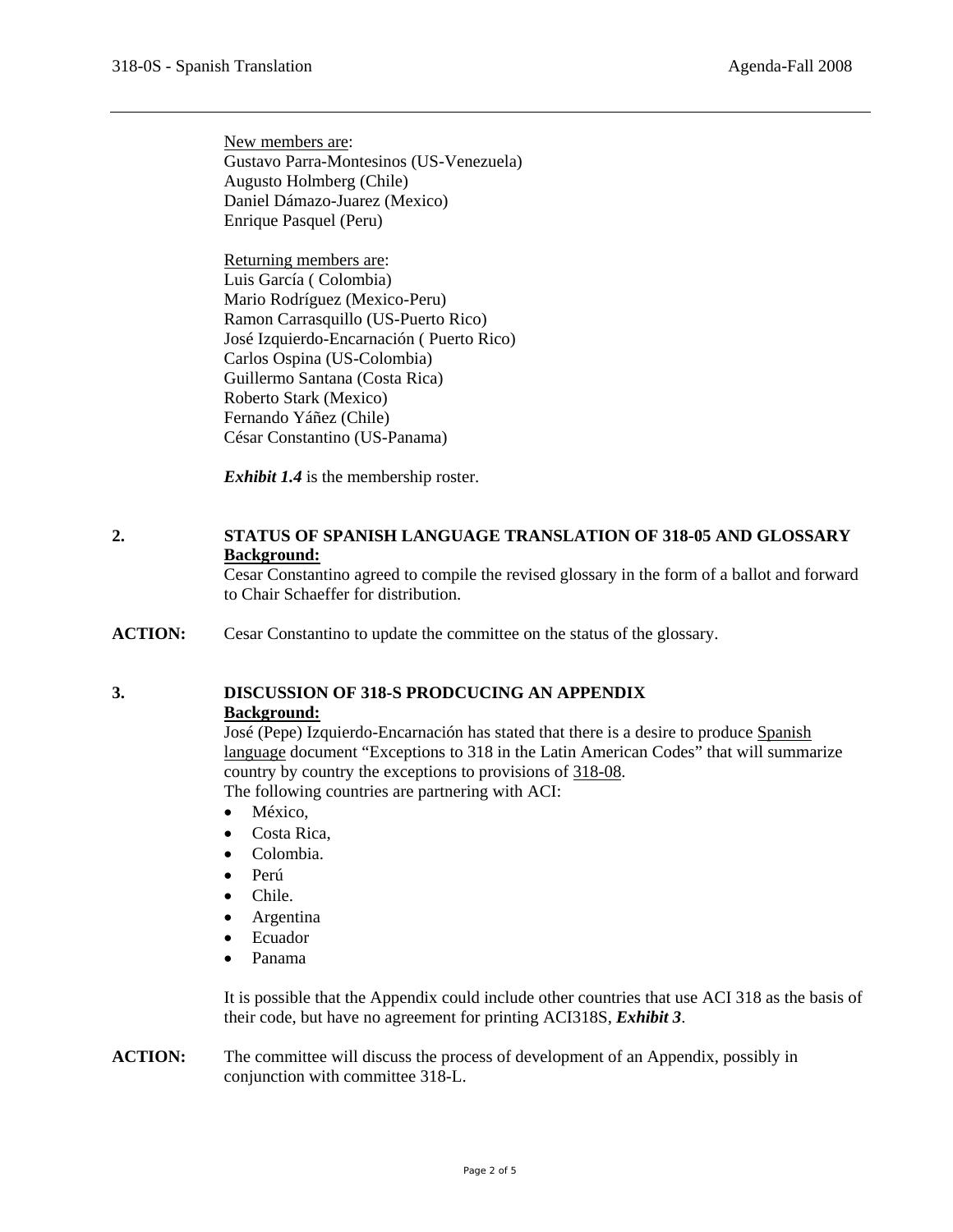| $\overline{4}$ | <b>DISSEMINATION OF ACI 318S-08 - Seminars in Latin American Countries</b><br><b>Background:</b><br>A team consisting of Luis Garcia, Jim Wight (past chair of ACI 318), John Glumb (ACI<br>Staff), and Doug Sordyl (ACI Staff) visited a few countries in Latin America conducting<br>seminars. The countries visited are Argentina, Chile, Colombia, Costa Rica, Ecuador, and<br>Peru. There are plans to visit Panamá in November or December of 2008. |
|----------------|-----------------------------------------------------------------------------------------------------------------------------------------------------------------------------------------------------------------------------------------------------------------------------------------------------------------------------------------------------------------------------------------------------------------------------------------------------------|
| <b>ACTION:</b> | Luis Garcia to update the committee.                                                                                                                                                                                                                                                                                                                                                                                                                      |
| 5.             | EXCEPTIONS TO ACI 318S-08 IN VARIOUS COUNTRIES OF LATIN AMERICA<br><b>Background:</b><br>Guillermo Santana reported that the work is on going on the draft document for<br>exceptions/amendments to 318S-05 for the Latin American Codes. A paper presenting some<br>of the results has been submitted to the Mexican journal Concreto y Cemento that circulates<br>in Latin America in hope that more researchers and practitioners show interest.       |
| <b>ACTION:</b> | Guillermo Santana to report on the status of the development of the draft documents.                                                                                                                                                                                                                                                                                                                                                                      |

### **6. OTHER BUSINESS**

**6.1** Discussion of ACI documents for Spanish Translation "Wish List".

### **7. NEXT MEETING**

The next meeting is scheduled for March 2009, Marriott River Center, San Antonio, TX, USA.

### **8. ADJOURNMENT**

| Enclosures: | Exhibit 1.4 | Membership roster of 318-0S     |
|-------------|-------------|---------------------------------|
|             | Exhibit 3   | Countries of Americas using 318 |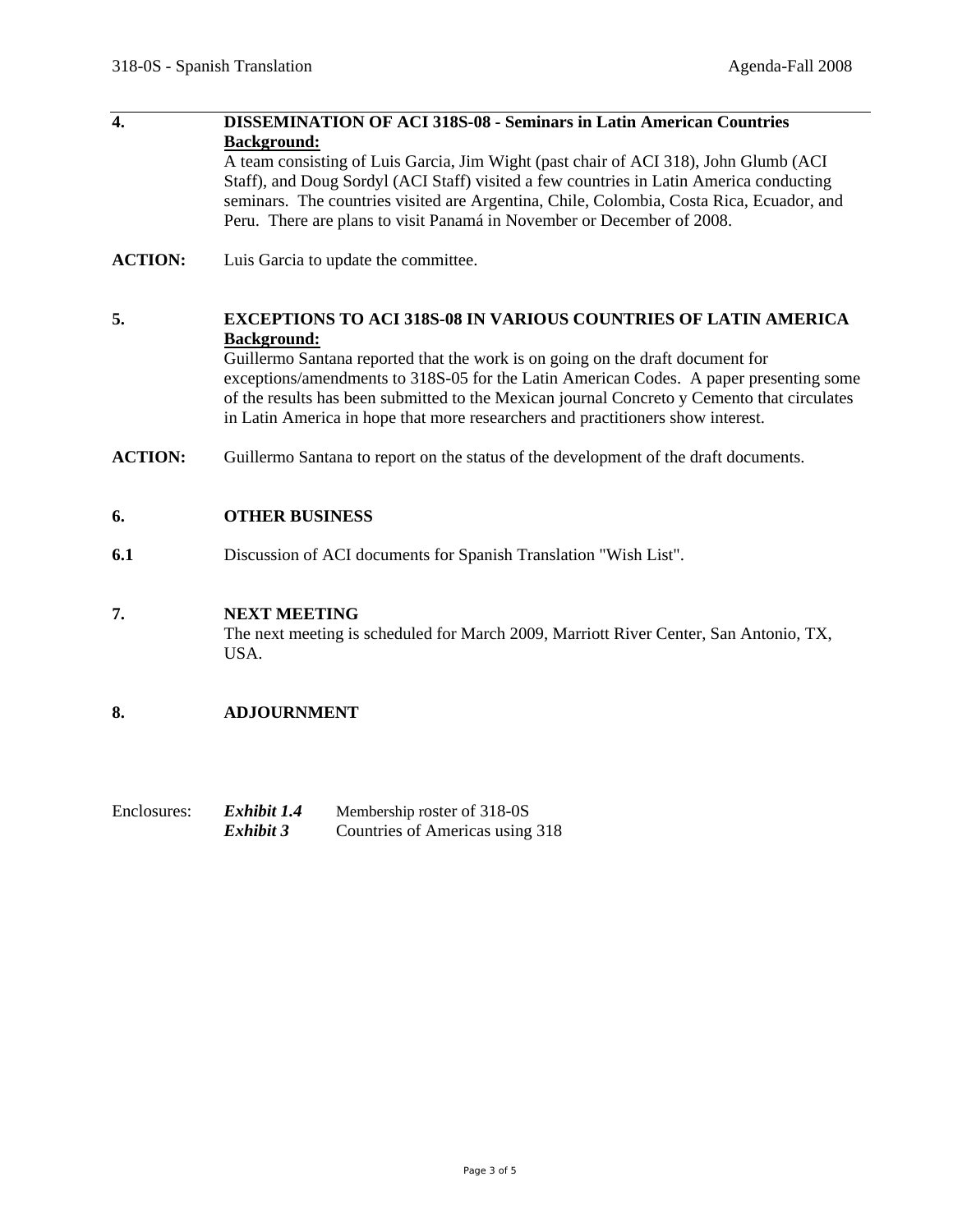| <b>Membership Roster of 318-0S</b><br>Exhibit 1.4a |                                                              |  |  |
|----------------------------------------------------|--------------------------------------------------------------|--|--|
| Schaeffer, Thomas C. (Chair)                       | Ospina, Carlos E.                                            |  |  |
| <b>Structural Design Group</b>                     | Berger/ABAM Engineers Inc                                    |  |  |
| 220 Great Circle Rd. - Ste 106                     | 33301 9th Ave S, Ste 300                                     |  |  |
| Nashville, TN 37228-1753 United States             | Federal Way, WA 98003-2600 United States                     |  |  |
| Ph: (615) 255-5537, Fax: (615) 255-1486            | Ph: (206) 431-2270, Fax: (206) 431-2250                      |  |  |
| E-mail: toms@sdg-structure.com                     | E-mail: carlos.ospina@abam.com                               |  |  |
| Ahmad, Shuaib H (Staff Liaison)                    | Parra-Montesinos, Gustavo J                                  |  |  |
| American Concrete Institute                        | University of Michigan                                       |  |  |
| <b>Engineering Department</b>                      | 2380 GG Brown Bldg                                           |  |  |
| PO Box 9094                                        | 2350 Hayward St                                              |  |  |
| Farmington Hills, MI 48333-9094                    | Ann Arbor, MI 48109-2125                                     |  |  |
| Ph: (248) 848-3729, Fax: (248) 848-3720            | Phone: (734) 764-6576, Fax: (734) 764-4292                   |  |  |
| E-mail: Shuaib.Ahmad@concrete.org                  | E-mail: gjpm@umich.edu                                       |  |  |
| Carrasquillo, Ramon L.                             | Pasquel, Enrique                                             |  |  |
| Carrasquillo Associates                            | Calle 4-Mz E-5 No 163                                        |  |  |
| 5113 Southwest Pkwy, Ste 250                       | Los Alamos De Monterrico                                     |  |  |
| Austin, TX 78735-8915 United States                | Lima, 33 Peru                                                |  |  |
| Ph: (512) 358-7020:205, Fax: (512) 358-7021        | Phone: 51-1-2154720, Fax: 51-1 - 2154739                     |  |  |
| E-mail: rlc@carrasquilloassociates.com             | E-mail: epasquel@unicon.com.pe                               |  |  |
| Constantino, Cesar A.                              | Rodriguez, Mario E.                                          |  |  |
| Titan America LLC                                  | Natl Univ of Mexico/Ciudad Uni                               |  |  |
| Concrete Technology Center                         | Apr Post 70-290/Del Coyoacan                                 |  |  |
| 11000 NW 121st Way                                 | Mexico City, DF CP 04510 Mexico                              |  |  |
| Medley, FL 33178-1009 United States                | Ph: +525556233500:1481, Fax: +52-55-56161514                 |  |  |
| Ph: (305) 364-2230, Cell: (904) 296-0269           | E-mail: mrod@servidor.unam.mx                                |  |  |
| Fax: (305) 364-305-364-2288                        |                                                              |  |  |
| e-mail: cconstantino@titanamerica.com              |                                                              |  |  |
|                                                    |                                                              |  |  |
| Garcia, Luis E.                                    | Santana, Guillermo                                           |  |  |
| Proyectos y Disenos Ltda                           | University of Costa Rica                                     |  |  |
| Carrera 20 No 84-14 Piso 7                         | Apartado Postal 1839                                         |  |  |
| Bogota, 9 Colombia                                 | San Pedro, 2050 Costa Rica                                   |  |  |
| Ph: (571) 530-0655, Fax: (571) 530-0650            | Ph: +011-506-207-4012, Fax: +011-506-207-4440                |  |  |
| E-mail: lugarcia@uniandes.edu.co                   | E-mail: gsantana@ice.co.cr                                   |  |  |
| Holmberg, Augusto H                                | Stark, Roberto                                               |  |  |
| ICH-Inst Chileno Cemento                           | Consultant                                                   |  |  |
| San Pio X No 2455 Providencia                      | Llama 130/Col Jardines del Ped                               |  |  |
| Santiago, 7510602 Chile                            | Mexico, DF 01900 Mexico                                      |  |  |
| Phone: 56-22-326777                                | Ph: +525552816675, Fax: +15-2552816676                       |  |  |
| Fax: 56-22-339765                                  | E-mail: rstark@prodigy.net.mx                                |  |  |
| E-mail: aholmberg@ich.cl                           |                                                              |  |  |
| Izquierdo-Encarnacion, Jose M                      | Yanez, Fernando                                              |  |  |
| Porticus                                           | <b>ICH</b>                                                   |  |  |
| 27 Santa Anastacia St-El Vigia                     | San Pio X 2455                                               |  |  |
| San Juan, PR 00926                                 | Santiago, 7510602 Chile                                      |  |  |
| Phone: (787) 344-2000                              | Ph: (562) 978-4151, Fax: (562) 698-3166                      |  |  |
| Fax: (877) 227-0718                                | E-mail: fyanez@ing.uchile.cl                                 |  |  |
| E-mail: pepeiz@msn.com                             |                                                              |  |  |
| Juarez, Jose Damazo                                | Lozano, Ruy Sanchez Jose [Associate Member]                  |  |  |
| <b>IMCYC</b>                                       | Nardo 308 Los Colorines                                      |  |  |
| Main Office                                        | San Pedro Garza Garcia N.L.                                  |  |  |
| Insurgentes Sur 1846                               | Mexico 66275                                                 |  |  |
| Col Florida                                        | Ph: $+52 - 81 - 8363 - 2250$ , Fax: $+52 - 81 - 8363 - 2251$ |  |  |
| Mexico, DF 01030 Mexico                            | E-mail: jlozanors@gmail.com, jlozanors@in-                   |  |  |
| Phone: 52-55-53-225740                             | concrete.com                                                 |  |  |
| Fax: 52-55-5322-5743                               |                                                              |  |  |
| E-mail: ddamazo@mail.imcyc.com                     |                                                              |  |  |
|                                                    |                                                              |  |  |